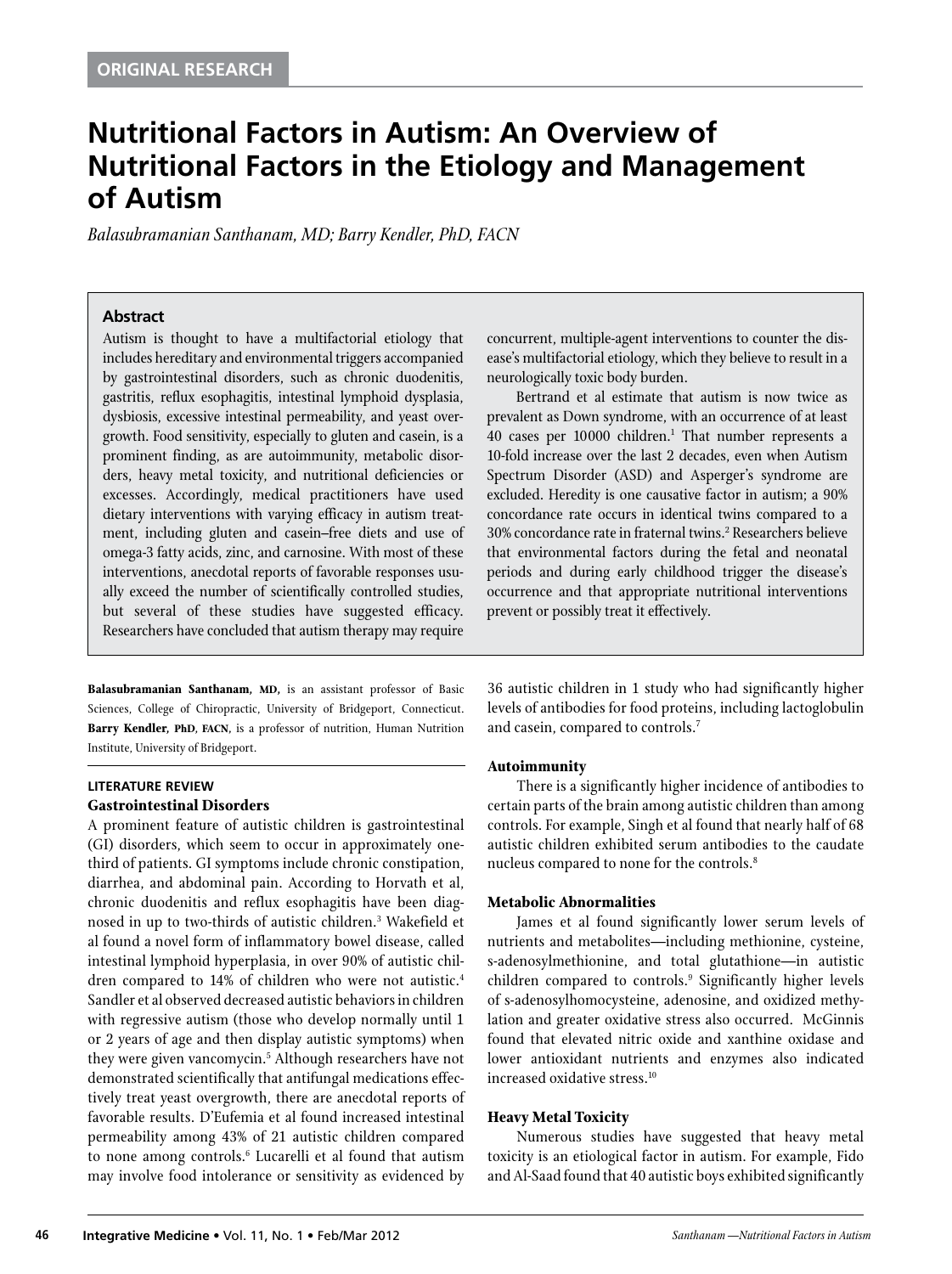higher hair concentrations of lead, mercury, and uranium compared to 40 normal controls.<sup>11</sup> In contrast, Kern et al<sup>12</sup> found that arsenic, cadmium, and lead levels in hair were significantly lower in 45 autistic children compared to 45 normal controls, leading the authors to conclude that autistic children may be poor detoxifiers and consequently may have higher body burdens of heavy metals that may contribute to autistic symptoms. A study by Yorbik et al supports that study, finding that urine concentrations of cadmium and lead were significantly decreased in 30 autistic children compared with 20 normal controls.<sup>13</sup> Moreover, autistic children may have had a greater exposure to mercury during pregnancy due to maternal dental amalgams. Geier et al found that children whose mothers had 6 or more amalgams were over 3 times more likely to be diagnosed with autism compared to the milder ASD infants whose mothers had fewer than 6 amalgams.14 Faber et al found that reduced plasma zinc-to-copper ratio is associated with ASD and may be a biomarker of mercury and other heavy metal toxicity.<sup>15</sup> Accordingly, metallothionein formation may be compromised in ASD. Recently, Kinney et al hypothesized that known mutagens, including mercury and cadmium, may contribute to autism by causing de novo mutations.16

#### **Vaccines**

Mercury is known to be a powerful neurotoxin, yet vaccines given to children until 1999 used thimerosal (ethyl mercury) as a preservative. In their analysis, Geier and Geier associated vaccines containing thimerosal with autism.<sup>17</sup> Subsequent studies have failed to find an association between thimerosal and autism<sup>18</sup>; however, one study was able to associate mercury release into the environment with autism.19 Kawashima et al (including A. Wakefield) believed that measles immunization might trigger autism in some patients,<sup>20</sup> but no subsequent studies support that study.<sup>21</sup> McGreevy suggested single vaccine programs as an alternative to the triple vaccination.<sup>22</sup>

Hewitson et al from the University of Pittsburgh School of Medicine recently published a relevant animal study.<sup>23</sup> The study was a longitudinal, case-controlled examination of amygdala growth in infant rhesus macaque monkeys to which the researchers administered the complete schedule of US childhood vaccines and then compared with salineinjected controls. Both the vaccine-exposed group and the controls underwent magnetic resonance imaging and positron emission tomography imaging at approximately 4 and 6 months of age, corresponding to the timeframes of the vaccination schedule for human infants. Analysis showed that the vaccine-exposed group failed to undergo the maturational changes in amygdala volume that the researchers saw in the controls. Moreover, for the vaccine-exposed group, the binding capacity of the opioid antagonist [11c] diprenorphine (DPN) remained relatively constant over time, while the controls exhibited a significant decrease in DPN binding. This study lends support to those who question the safety of administration of the complete vaccine schedule that medical

practitioners recommended between 1994 and 1999.

It is noteworthy that Sparks et al found that a rapid increase in total brain volume was a consistent finding among children with ASD.<sup>24</sup> Kleinhans et al suggest that an increased brain volume may be the result of the failure of apoptosis in that malfunctioning neural connections are not removed.<sup>25</sup> Failure of this process may occur in autism, especially in regard to the amygdala.<sup>26</sup>

### **Nutrient Abnormalities**

Levels of vitamin B6 were much higher in autistic children than in controls, suggesting that the former cannot effectively convert pyridoxal to pyridoxal-5-phosphate.<sup>27</sup> Large doses of vitamin C in institutionalized autistic children resulted in significant improvement in total autism evaluation scores and worsening of scores when subjects were crossed over to placebo.<sup>28</sup> Autistic children exhibited significantly lower plasma levels of omega-3-polyunsaturated fatty acids than controls.29 Finally, researchers have made a strong case for vitamin D deficiency in the etiology of autism.<sup>30</sup> Calcitriol (1,25 dihydroxycholecalciferol) downregulates production of inflammatory brain cytokines associated with autism. Autism is more common in dark-skinned persons as is severe vitamin D deficiency.30 Epidemiologic evidence supports the association of a decrease in solar radiation during winter with an increased risk of autism due to maternal vitamin D deprivation.31 Meguid et al found that 70 autistic children had significantly decreased circulating levels of serum vitamin D metabolites compared to 42 normal controls in a case-controlled study.<sup>32</sup>

### **Nutritional Intervention**

Medical practitioners have used the gluten-free, caseinfree diet extensively in autism treatment. In one controlled, randomized 1-year study of this diet, Newmark matched autistic children in the experimental group (diet group) to other autistic children.<sup>33</sup> The researchers evaluated autistic behaviors under blind conditions. The diet group scored significantly better than the control group. For example, social contact increased in two-thirds of treated group and ritualistic behaviors decreased in 8 of 11. The researchers estimated that evaluation of the diet's efficacy requires 2 months. More recently, a 24-month, randomized, single-blind study of a gluten and casein–free dietary intervention among 72 autistic children reported significant improvements in the elimination diet group.<sup>34</sup> When Whiteley et al gave a polyunsaturated supplement containing 247 mg of docosahexaenoic acid and 40 mg of linoleic acid to 18 autistic children for 3 months, a significant improvement in their language skills occurred.35 An 8-week, double-blind, placebo-controlled study showed that autistic children benefited from carnosine supplements.<sup>36</sup> Specifically, they exhibited statistically significant improvements on the Gillian Autism Rating Scale and on the Receptive One-Word Picture Vocabulary test.

A decade ago, Megson suggested that children genetically at-risk for autism might benefit from inserting a G-alpha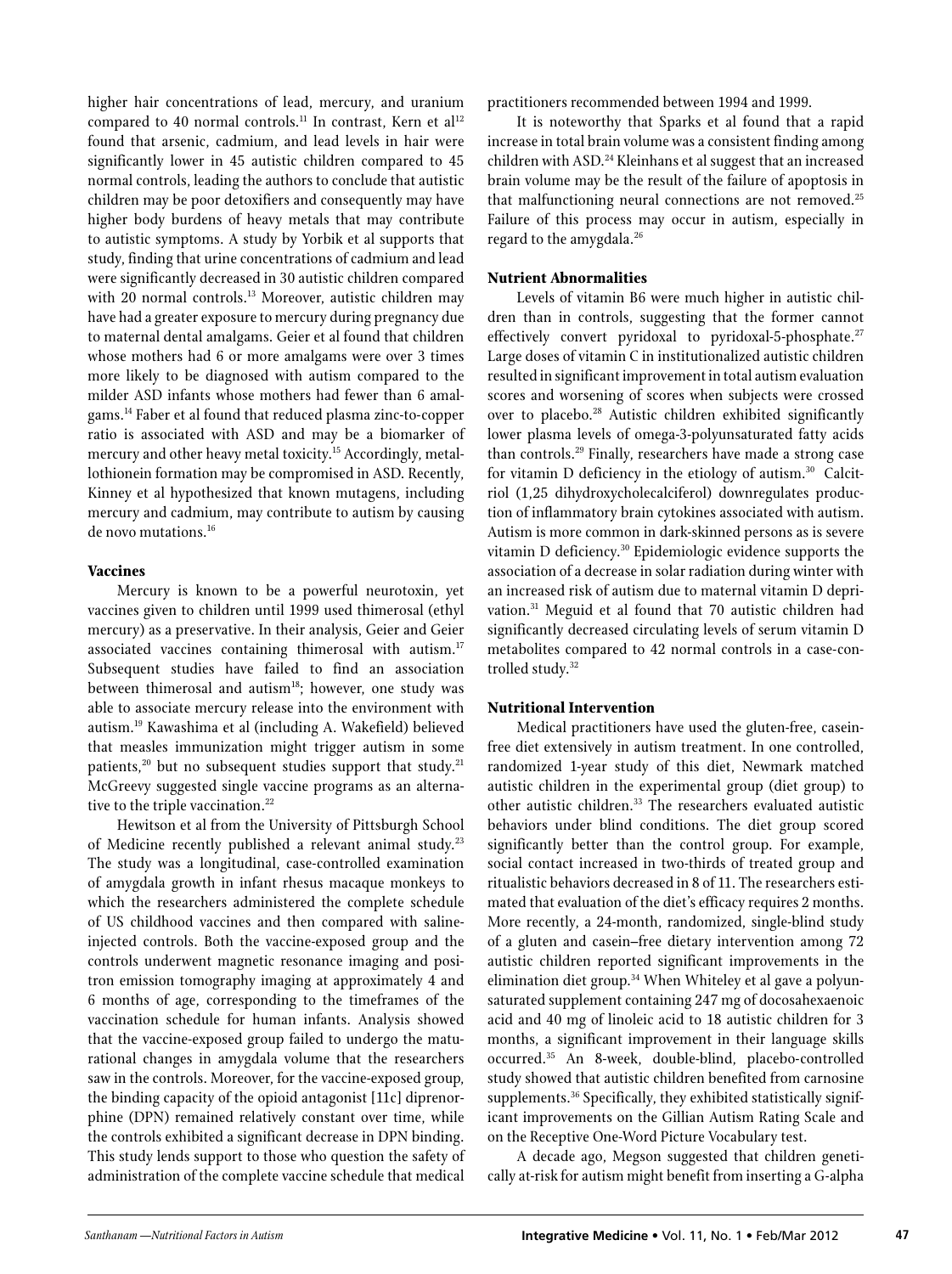protein from the pertussis toxin into the diphtheria, pertussis, and tetanus vaccine, separating the protein from retinoid receptors.37 Administration of vitamin A may reconnect the receptors needed for language processing and attention. A small study by Lonsdale et al found that 8 of 10 children with ASD exhibited clinical improvement when given 50 mg of thiamin tetrahydrofurfuryl disulfide twice daily, even though only 3 of them presented with thiamin deficiency.<sup>38</sup> Adams et al studied oral administration of dimercapto succinic acid in 49 children with ASD using a double-blind protocol.<sup>39</sup> The researchers noted increases in urinary excretion of several heavy metals, especially lead, compared to children given placebo. The treatment normalized low red blood cell–glutathione levels as well as abnormal platelet counts, suggesting a reduction in inflammation.

#### **DISCUSSION**

Current evidence indicates that nutritional factors may play an important role in the etiology and management of autism. GI abnormalities affect the majority of autistic children and include duodenitis, ileitis, colitis, excessive gut permeability, dysbiosis, and food sensitivities, especially to gluten and casein. Accordingly, these abnormalities warrant appropriate nutritional interventions including food restrictions and omega-3-fatty acid and antioxidant supplements. A recent study found that micronutrient supplementation was superior to pharmaceutical use in terms of decreased Aberrant Behavior Checklist scores, self-injurious behavior, and greater Clinical Global Impressions.40 Thus, the participants exhibited less social withdrawal, less anger, less irritability, improved spontaneity, and markedly fewer adverse events.

Because of the severe social, economic, and medical consequences of autism, future protocols for clinical studies should involve interventions with multiple nutritional modalities. For example, at the very least, combinations of gluten and casein restriction should be employed in conjunction with a regimen of omega-3 fatty acids, zinc, and carnosine. Medical practitioners might also recommend supplemental glycine, glutathione, methyl cobalamin, phosphatidyl choline, dipeptidases, and proteases since they collectively address nutritional defects associated with autism.4 This "shotgun" approach will make it impossible to discern which agent or practice (if any) is effective; however, multiple combinations will give the best possible chance for successful outcomes as opposed to administration of single, double, triple, or limited agents or practices.

Stern<sup>42</sup> recently proposed a hypothesis that maternal hyperinsulinemia during pregnancy may be partly responsible for autism, since there is a two-fold increased incidence in autism in gestational diabetes, which may activate PI3K/ Tor pathway due to a genetic mutation. This hypothesis could be tested by use of a restricted carbohydrate diet for autistic children.

The unifying hypothesis of this paper is that autism is a disorder with multiple causative factors that culminate in a neurologically toxic body burden. Because it is difficult, if not impossible, to discern the primary etiological toxins, the authors recommend that medical practitioners concurrently administer multiple agents found to have an ameliorative effect. To summarize, several nutritional therapies for autism are evidence-based<sup>41</sup> and have favorable outcomes.

#### **References**

- 1. Bertrand J, Mars A, Boyle C, Bove F, Yeargin-Allsopp M, Decoufle P. Prevalence of autism in a United States population: the Brick Township, New Jersey, investigation. *Pediatrics*. 2001;108(5):1155-1161.
- 2. Greenberg DA, Hodge SE, Sowinski J, Nicoll D. Excess of twins among affected sibling pairs with autism: implications for the etiology of autism. *Am J Hum Genet*. 2001;69(5):1062-1067.
- 3. Horvath K, Papadimitriu JC, Rabsztyn A, Drachenberg C, Tildon JT. Gastrointestinal abnormalities in children with autistic disorder. *J Pediatr*. 1999;135(5):559-563.
- 4. Wakefield AJ, Anthony A, Murch SH, et al. Enterocolitis in children with developmental disorders. *Am J Gastroenterol*. 2000;95(9):2285-2295.
- 5. Sandler RH, Finegold SM, Bolte ER, et al. Short-term benefit from oral vancomycin treatment of regressive-onset autism. *J Child Neurol*. 2000;15(7):429-435.
- 6. D'Eufemia P, Celli M, Finocchiaro R, et al. Abnormal intestinal permeability in children with autism. *Acta Paediatr*. 1996;85(9):1076-1079.
- 7. Lucarelli S, Frediani T, Zingoni AM, et al. Food allergy and infantile autism. *Panminerva Med*. 1995;37(3):137-141.
- 8. Singh VK, Warren R, Averett R, Ghaziuddin M. Circulating autoantibodies to neuronal and glial filament proteins in autism. *Pediatr Neurol*. 1997;17(1):88-90.
- 9. James SJ, Cutler P, Melnyk S, et al. Metabolic biomarkers of increased oxidative stress and impaired methylation capacity in children with autism. *Am J Clin Nutr*. 2004;80(6):1611- 1617.
- 10.McGinnis WR. Oxidative stress in autism. *Altern Ther Health Med*. 2005;11(1):19.
- 11.Fido A, Al-Saad S. Toxic trace elements in the hair of children with autism. *Autism*. 2005;9(3):290-298.
- 12.Kern JK, Grannemann BD, Trivedi MH, Adams JB. Sulfhydryl-reactive metals in autism. *J Toxicol Environ Health A*. 2007;70(8):715-721.
- 13.Yorbik O, Kurt I, Hasimi A, Ozturk O. Chromium, cadmium, and lead levels in urine of children with autism and typically developing controls. *Biol Trace Elem Res*. 2010;135(1-3 ):10-15.
- 14.Geier DA, Kern JK, Geier MR. A prospective study of prenatal mercury exposure from maternal dental amalgams and autism severity. *Acta Neurobiol Exp (Wars)*. 2009;69(2):189- 197.
- 15.Faber S, Zinn GM, Kern JC 2nd, Kingston HM. The plasma zinc/serum copper ratio as a biomarker in children with autism spectrum disorders. *Biomarkers*. 2009;14(3):171-180.
- 16.Kinney DK, Barch DH, Chayka B, Napoleon S, Munir KM. Environmental risk factors for autism: do they help cause de novo genetic mutations that contribute to the disorder? *Med Hypotheses*. 2010;74(1):102-106.
- 17.Geier DA, Geier MR. A two-phased population epidemiological study of the safety of thimerosal-containing vaccines: a follow-up analysis. *Med Sci Monit*. 2005;11(4):CR160- CR170.
- 18.Honda H, Shimizu Y, Rutter M. No effect of MMR withdrawal on the incidence of autism: a total population study. *J Child Psychol Psychiatr*. 2005;46(6):572-579.
- 19.Palmer RF, Blanchard S, Wood R. Proximity to point sources of environmental mercury release as a predictor of autism prevalence. *Health Place*. 2009;15(1):18-24.
- 20.Kawashima H, Mori T, Kashiwagi Y, Takekuma K, Hoshika A, Wakefield A. Detection and sequencing of measles virus from peripheral mononuclear cells from patients with inflammatory bowel disease and autism. *Dig Dis Sci*. 2000;45(4):723-729.
- 21.Madsen KM, Vestergaard M. MMR vaccination and autism: what is the evidence for a causal association? *Drug Saf*. 2004;27(12):831-840.
- 22.McGreevy D. Risks and benefits of the single versus the triple MMR vaccine: how can health professionals reassure parents? *J R Soc Promot Health*. 2005;125(2):84-86.
- 23.Hewitson L, Lopresti B, Stott C, Mason NS, Tomko J. Influence of pediatric vaccines on amygdala growth and opioid ligand binding in rhesus macaque infants: a pilot study. *Acta Neurobiol Exp (Wars)*. 2010;70(2):147-164.
- 24.Sparks BF, Friedman SD, Shaw DW, et al. Brain structural abnormalities in young children with autism spectrum disorder. *Neurology*. 2002;59(2):184-192.
- 25.Kleinhans NM, Johnson LC, Richards T, et al. Reduced neural habituation in the amygdale and social impairments in autism spectrum disorders. *Am J Psychiatry*. 2009;166(4):467- 475.
- 26.Schumann CM, Hamstra J, Goodlin-Jones BL, et al. The amygdale is enlarged in children but not adolescents with autism; the hippocampus is enlarged at all ages. *J Neurosci*. 2004;24(28):6392-6401.
- 27.Adams JB, Holloway C. Pilot study of a moderate dose multivitamin/mineral supplement for children with autistic spectrum disorder. *J Altern Complement Med*. 2004;10(6):1033- 1039.
- 28.Dolske MC, Spollen J, McKay S, Lancashire E, Tolbert L. A preliminary trial of ascorbic acid as supplemental therapy for autism. *Prog Neuropsychopharmacol Biol Psychiatry*. 1993 Sep;17:765-774.
- 29.Vancassel S, Durand G, Barthelemy C, et al. Plasma fatty acid levels in autistic children. *Prostaglandins Leukot Essent Fatty Acids*. 2001;65(1):1-7.
- 30.Cannell JJ. Autism and vitamin D. *Med Hypotheses*. 2008;70(4):750-759.
- 31.Grant WB, Soles CM. Epidemiologic evidence supporting the role of maternal vitamin D